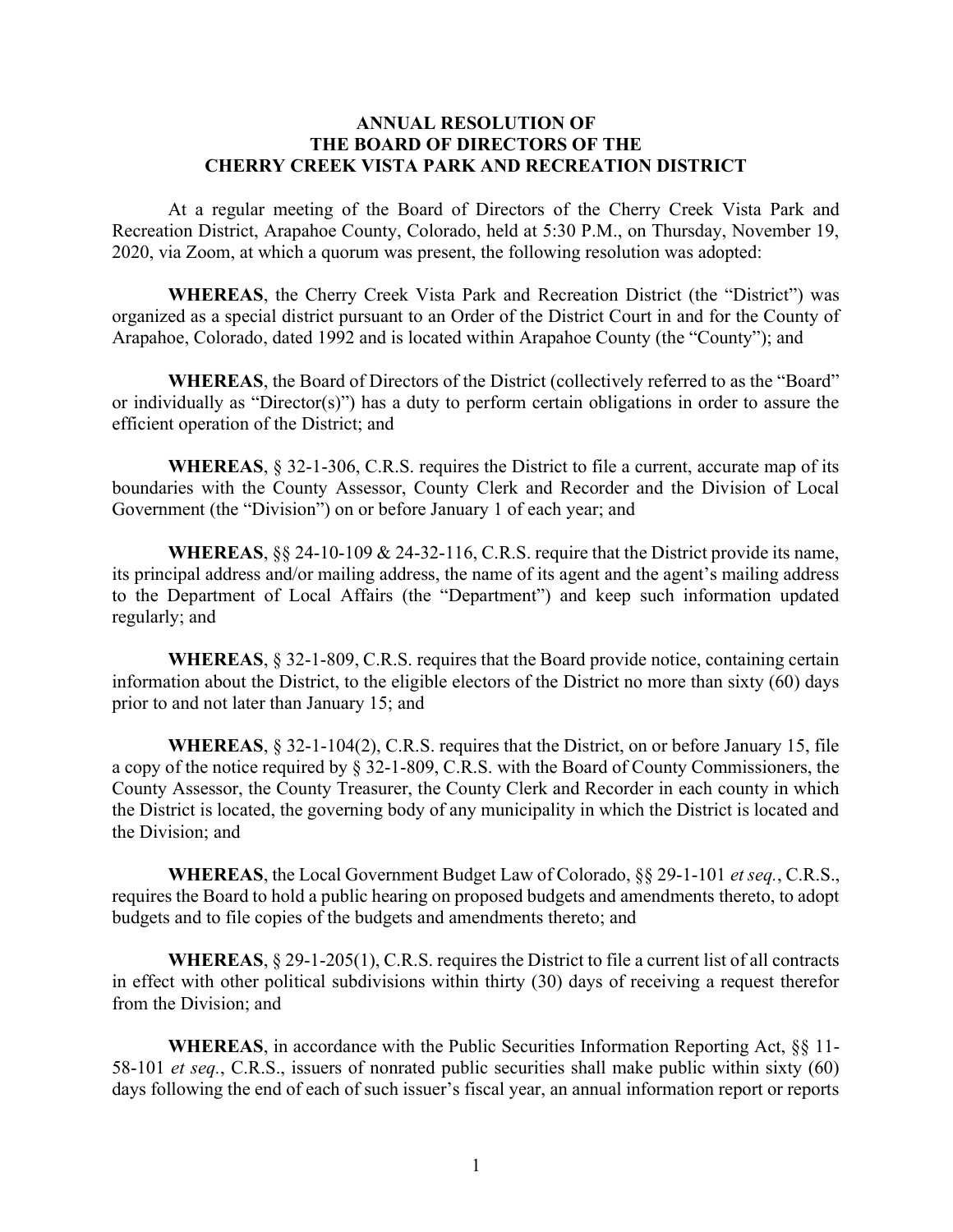with respect to any of such issuer's nonrated public securities which are outstanding as of the end of each such fiscal year; and

**WHEREAS**, in accordance with  $\S$  29-1-604(1), C.R.S., if expenditures and revenues of the District are not in excess of \$100,000, the District may file an application for exemption from audit with the State Auditor; or in accordance with § 29-1-604(2)(b), C.R.S., if expenditures and revenues of the District for any fiscal year commencing on or after January 1, 2015, are at least \$100,000, but not more than \$750,000, the District may file an application for exemption from audit with the State Auditor; or in accordance with § 29-1-603, C.R.S., the governing body of the District shall cause to be made an annual audit of the financial statements for each fiscal year; and

WHEREAS, the Unclaimed Property Act, §§ 38-13-101 et seq., C.R.S., requires that governmental subdivisions, if applicable, file an annual report listing unclaimed property with the State Treasurer by November 1 of each year; and

WHEREAS, pursuant to  $\S 32$ -1-103(15), C.R.S., the legal notices of the District must be published one time, in one newspaper of general circulation in the District, and if there is not one such newspaper of general circulation, then in one newspaper in each county in which the District is located; and

**WHEREAS**, pursuant to  $\S$  24-6-402(2)(c)(I), C.R.S., the Board shall annually designate at the first meeting of the calendar year a posting place within the boundaries of the District for posting of notices; and

**WHEREAS**, pursuant to §§ 32-1-903(2) and 24-6-402(2)(c)(I) & (III), C.R.S., in addition to any other means of full and timely notice, the Board shall be deemed to have given full and timely notice of a public meeting if the Board posts the notice on a public website of the District or in the designated public place within District boundaries, no less than twenty-four (24) hours prior to the meeting; and

WHEREAS, § 32-1-903(1), C.R.S. requires that the Board shall meet regularly at a time and place to be designated by the Board that is within the boundaries of the District or within the boundaries of any county in which the District is located, in whole or in part, or in any county so long as the meeting location does not exceed twenty miles from the District boundaries, unless the proposed change of location for a meeting appears on the Board agenda of a regular or special meeting and a resolution is adopted stating the reason for which a meeting of the Board is to be held in a location other than under the provisions of § 32-1-903(1), C.R.S. and further stating the date, time and place of such meeting; and

WHEREAS, pursuant to  $\S$  32-1-904, C.R.S., the office of the District shall be at some fixed place to be determined by the Board; and

**WHEREAS**, pursuant to  $\S 32$ -1-901(1), C.R.S., each Director, within thirty (30) days after his or her election or appointment to fill a vacancy, shall take an oath or affirmation in accordance with § 24-12-101, C.R.S., and the oath must be filed with the County Clerk and Recorder, and in accordance with § 32-1-901(1), C.R.S. with the Clerk of the Court and with the Division; and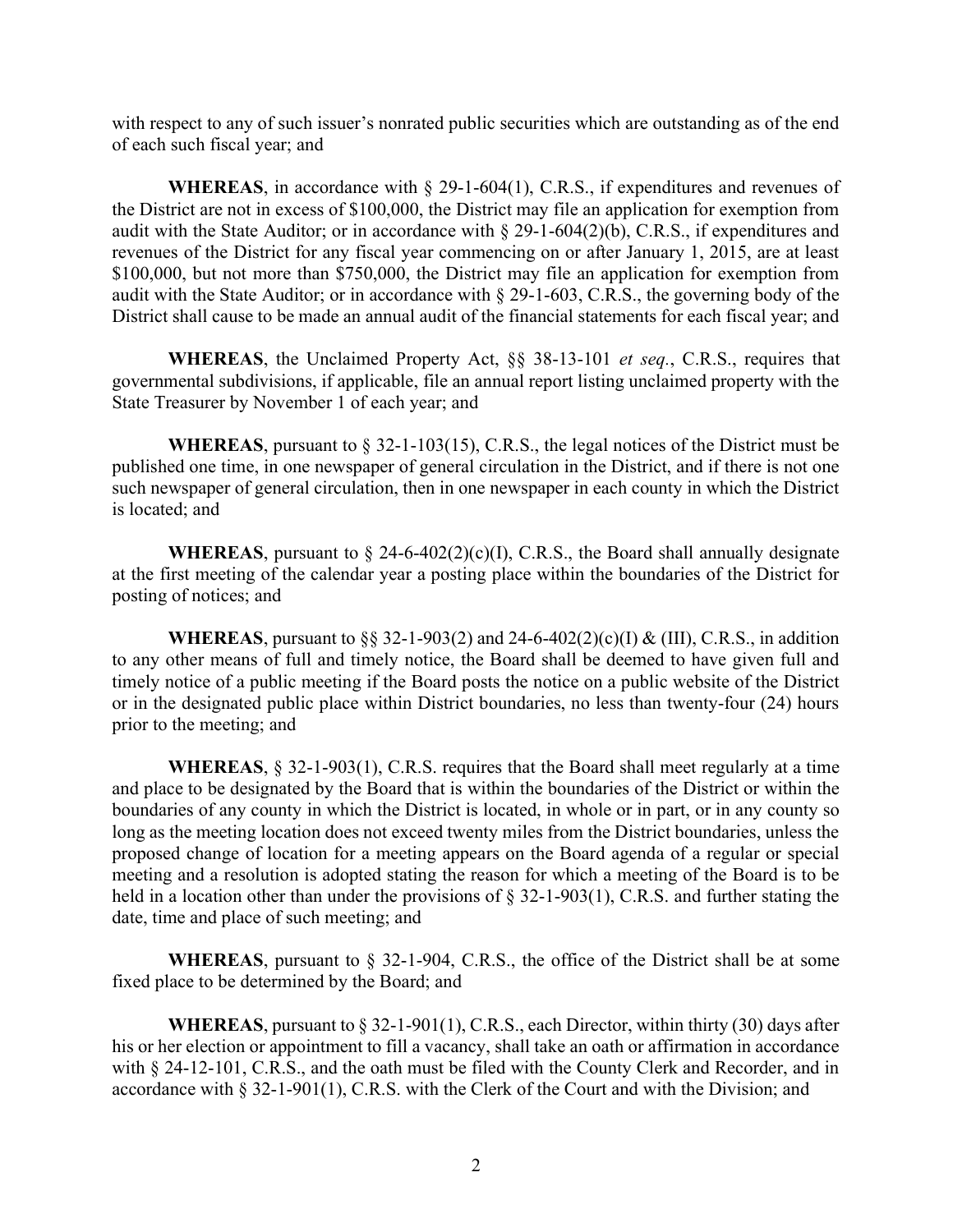WHEREAS, in accordance with § 32-1-901(2), C.R.S., at the time of filing said oath, there shall also be filed for each Director a bond; and

**WHEREAS**, in accordance with  $\S$  24-14-102(2), C.R.S., the District may, in lieu of the required bond, purchase crime insurance to protect the District from any dishonesty, theft, or fraud; and

WHEREAS, pursuant to  $\S 32$ -1-902(1), C.R.S., the Board shall elect one of its members as chairman of the Board and president of the District, one of its members as a treasurer of the Board and District, and a secretary who may be a member of the Board, or the secretary and treasurer may be one individual, who in such case is a member of the Board; and

WHEREAS, Directors may receive compensation for their services subject to the limitations imposed by  $\S$  32-1-902(3)(a), C.R.S.; and

**WHEREAS**, Directors are governed by  $\S$  32-1-902(3)(b), C.R.S., which requires any Director to disqualify himself or herself from voting on an issue in which he or she has a conflict of interest, unless the Director has properly disclosed such conflict in compliance with § 18-8-308, C.R.S.; and

WHEREAS, Directors are governed by § 32-1-902(4), C.R.S., which requires any Director who owns undeveloped land that constitutes at least twenty percent (20%) of the territory included in the District to properly disclose such fact in compliance with § 18-8-308, C.R.S.; and

**WHEREAS**, pursuant to  $\S 32$ -1-1001(1)(o), C.R.S. the Board has the power to authorize the use of electronic records and electronic signatures and adopt rules, standards, policies, and procedures for use of electronic records or signatures in accordance with the Uniform Electronic Transaction Act, §§ 24-71.3-101 et seq., C.R.S.; and

WHEREAS,  $\S$ § 32-1-1604 & 32-1-1101.5(1), C.R.S require the District to issue notice of the authorization or incurrence of general obligation indebtedness to the Board of County Commissioners of each county in which the District is located or the governing body of the municipality that has adopted a resolution of approval of the special district and to record such notice with the County Clerk and Recorder in each county in which the District is located within thirty (30) days of incurring or authorizing such indebtedness; and

WHEREAS, § 32-1-1101.5(1), C.R.S. requires the District to certify the results of ballot issue elections to incur general obligation indebtedness to the Board of County Commissioners of each county in which the District is located or to the governing body of a municipality that has adopted a resolution of approval of the District within forty-five (45) days after the election, or at least thirty (30) days before issuing any general obligation debt if not previously certified, and requires the District to file a copy of such certificate with the Division of Securities within that timeframe; and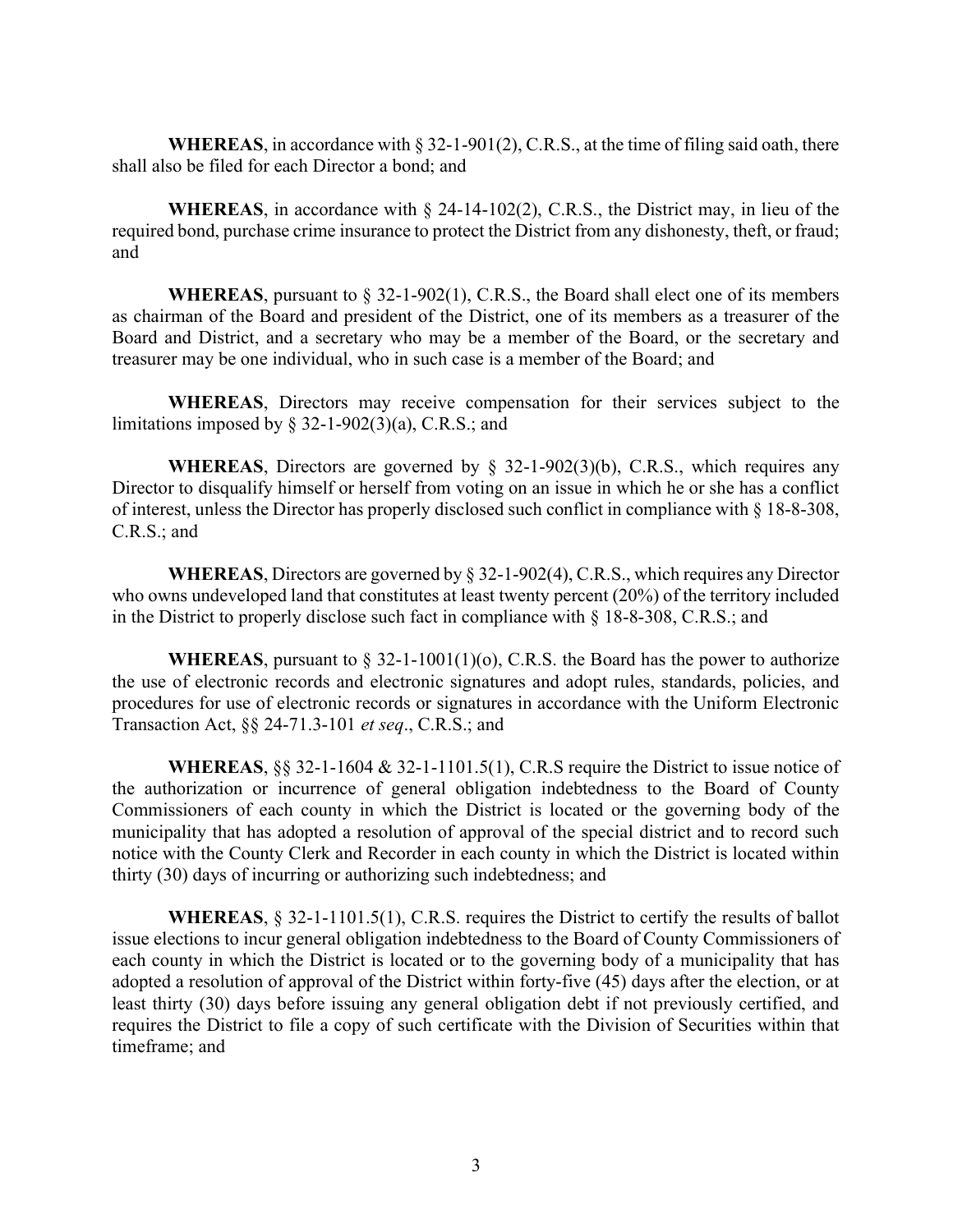**WHEREAS**, in accordance with §§ 32-1-1101.5(1.5) & (2), C.R.S., the Board of County Commissioners or the governing body of a municipality that has adopted a resolution of approval of the District may require the District to file an application for the quinquennial finding of reasonable diligence; and

**WHEREAS**, in accordance with §§ 32-1-207(3)(c) & (d), C.R.S., the Board of County Commissioners or the governing body of a municipality in which the District is wholly or partially located may require the District to file a special district annual report; and

WHEREAS, in accordance with the Colorado Governmental Immunity Act, §§ 24-10- 101, et seq., C.R.S., the Board is given authority to obtain insurance; and

**WHEREAS**, the Colorado Open Meetings Law at  $\S$  24-6-402(2)(d.5)(II)(A), C.R.S. specifies that discussions that occur in an executive session of a local public body shall be electronically recorded; and

WHEREAS, pursuant to §§ 24-6-402(2)(d.5)(II)(E), C.R.S., such electronic recording of executive sessions shall be retained for at least ninety (90) days after the date of the executive session; and

**WHEREAS**, in accordance with the Public Deposit Protection Act,  $\S$ § 11-10.5-101 *et seq.*, C.R.S., the Board shall designate an official custodian with plenary authority to deposit public funds in any bank which has been designated by the Colorado Banking Board as an eligible public depository; and

WHEREAS, the Colorado Open Records Act, §§ 24-72-200.1 et seq., C.R.S., provides that the District may appoint an "Official Custodian" of its public records which is defined in § 24-72-202(2), C.R.S. as "any officer or employee of  $\dots$  [any] political subdivision of the state  $\dots$ . who is responsible for the maintenance, care and keeping of public records, regardless of whether the records are in his or her actual personal custody and control"; and

WHEREAS, in accordance with § 32-1-104.8, C.R.S., the District must record a public disclosure document and a map of the boundaries of the District with the County Clerk and Recorder of each county in which the District is located at any time thereafter that an order or decree confirming the inclusion of real property into the District is recorded; and

WHEREAS, elections may be held pursuant to the Special District Act, Article 1 of Title 32, C.R.S.; the Uniform Election Code of 1992, Articles 1 to 13 of Title 1, C.R.S.; and the Colorado Local Government Election Code, Article 13.5 of Title 1, C.R.S., for the purpose of 1) electing members of the Board and 2) presenting certain ballot questions to the eligible electors of the District; and

WHEREAS, §§ 1-1-111(2), 1-13.5-108 and 32-1-804(2), C.R.S. provide that all powers and authority granted to the Board may be exercised by a "Designated Election Official" designated by the Board.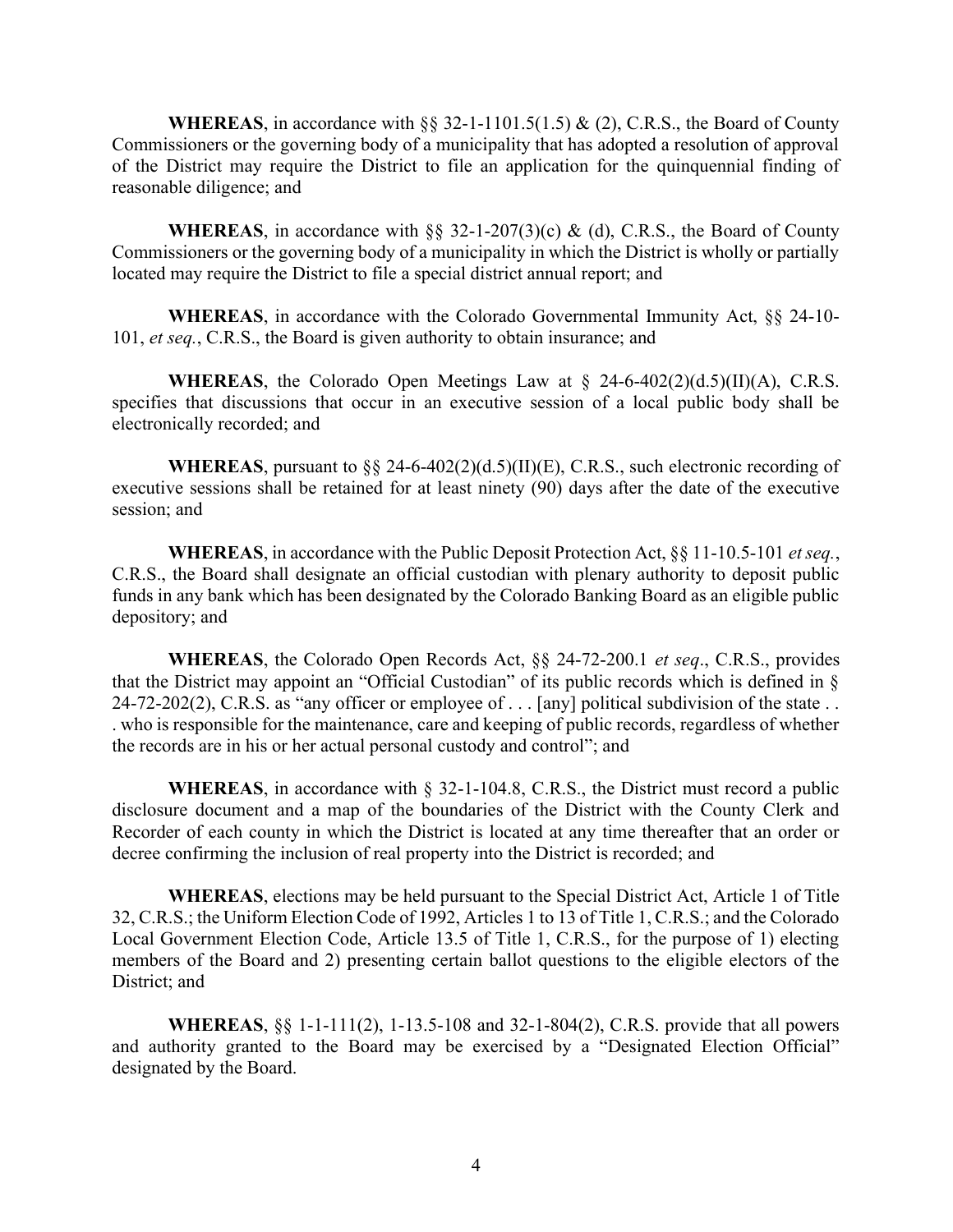## NOW, THEREFORE, BE IT RESOLVED BY THE BOARD OF DIRECTORS OF THE CHERRY CREEK VISTA PARK AND RECREATION DISTRICT AS FOLLOWS:

- 1. The Board directs the District's engineer/manager to prepare an accurate map as specified by the Division for filing with the County Assessor, County Clerk and Recorder and the Division as required by § 32-1-306, C.R.S on or before January 1, if applicable.
- 2. The Board directs district manager to notify the Department of the District's name, principal address and/or mailing address, agent's name and agent's mailing address in accordance with §§ 24-10-109 & 24-32-116, C.R.S.
- 3. The Board directs district manager to: (1) provide notice, containing certain information about the District, to the eligible electors of the District, not earlier than November 16 and not later than January 15, in the manner set forth in § 32-1-809, C.R.S; and (2) in accordance with  $\S$  32-1-104(2), C.R.S., file a copy of the notice with the Board of County Commissioners, County Assessor, County Treasurer, County Clerk and Recorder's Office in each county in which the District is located, the governing body of any municipality in which the District is located and with the Division. The Board further directs that a copy of the notice shall be made available for public inspection at the principal business office of the District.
- 4. The Board directs the accountant/manger for the District to submit a proposed budget to the Board by October 15; to schedule a public hearing on the proposed budget; to prepare a final budget, including any resolutions adopting the budget, appropriating moneys and fixing the rate of any mill levy; to prepare budget resolutions, including certification of mill levies and amendments to the budget if necessary; to certify the mill levies on or before December 15; and to file the approved budgets and amendments thereto with the proper governmental entities not later than thirty (30) days after the beginning of the fiscal year of the budget adopted, in accordance with the Local Government Budget Law of Colorado.
- 5. The Board directs district manager to prepare and file a current list of all contracts in effect with other political subdivisions with the Division within thirty (30) days of receiving a request therefor from the Division, if applicable.
- 6. The Board directs district manager to prepare and file the annual public securities report for nonrated public securities issued by the District with the Department within sixty (60) days following the end of the District's fiscal year, if applicable.
- 7. The Board directs the accountant to file either an audit exemption application with the State Auditor within three (3) months after the close of the District's fiscal year or that an audit of the financial statements is prepared and submitted to the Board within six (6) months after the close of the District's fiscal year. Further, the Board directs that the audit report be filed with the State Auditor within thirty (30) days after the Board's receipt of the audit report from the auditor.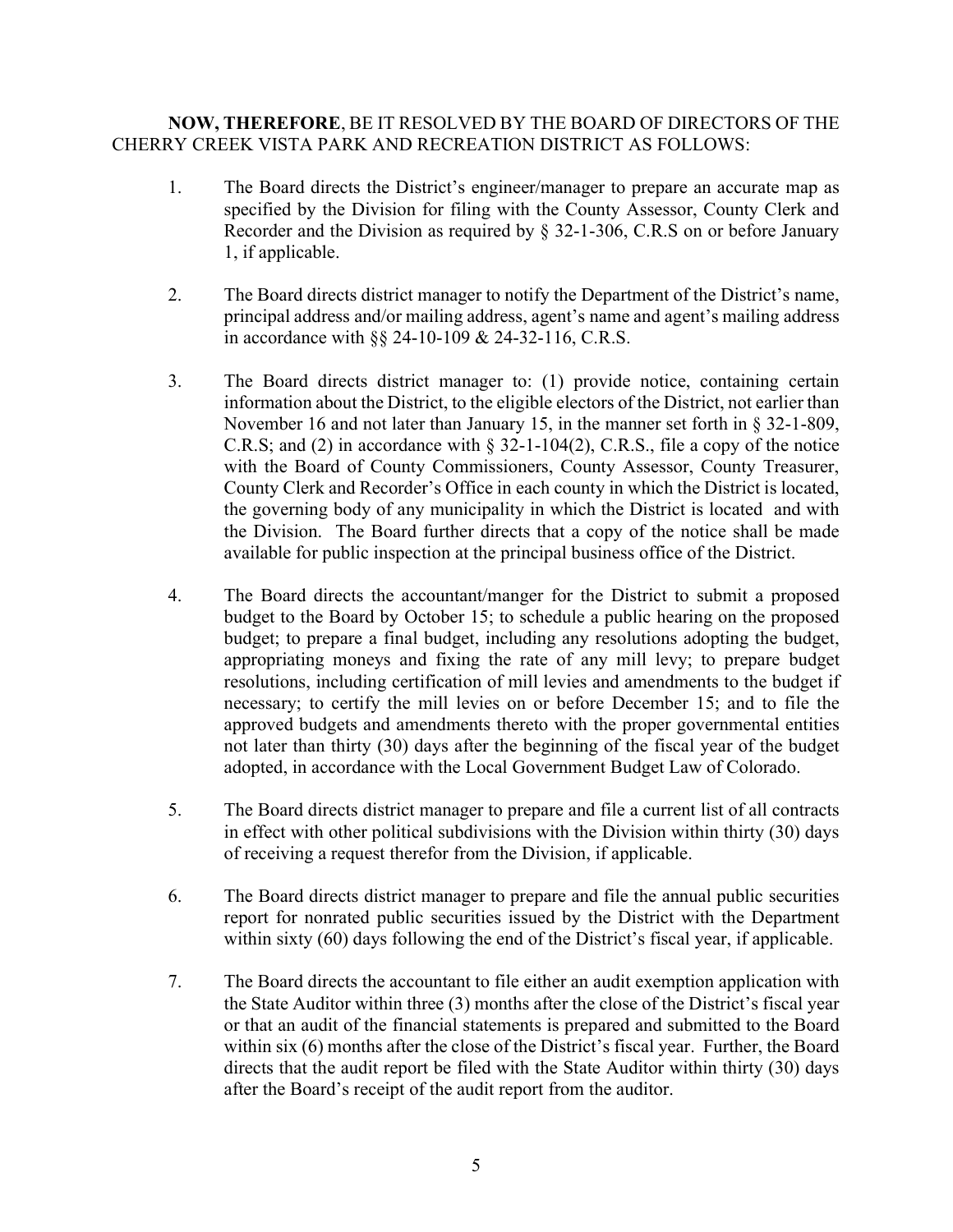- 8. The Board directs management and/or legal counsel to prepare the Unclaimed Property Act report and forward to the State Treasurer by November 1, if applicable.
- 9. The Board designates The Villager as a newspaper of general circulation within the boundaries of the District or in the vicinity of the District if none is circulated within the District, and directs that all legal notices shall be published in accordance with applicable statutes in the Villager Legals.
- 10. The Board designates the URL Domain www.ccvprd.org, as the District's official website and posting place for notices of meetings pursuant to  $\S$  24-6-402(2)(c), C.R.S. Further, in compliance with §24-6-402(2)(III), C.R.S., the Board designates Orchard Park Kiosk at 11350 E Orchard Road, Englewood, CO 80111, as the public place within the boundaries of the District at which it may post notices of meetings if it is unable to post a notice on the District's official website.
- 11. Emergency meetings may be called without notice, if notice is not practicable, by the president of the Board or any two (2) Board members in the event of an emergency that requires the immediate action of the Board in order to protect the public health, safety and welfare of the property owners and residents of the District. If possible, notice of such emergency meeting may be given to the members of the Board by telephone or whatever other means are reasonable to meet the circumstances of the emergency, and shall be provided to the public via any practicable means available, if any, including, but not limited to, posting notice of such emergency meeting on the District's website, if any. At such emergency meeting, any action within the power of the Board that is necessary for the immediate protection of the public health, safety and welfare may be taken; provided however, that any action taken at an emergency meeting shall be ratified at the first to occur: (a) the next regular meeting of the Board, or (b) the next special meeting of the Board.
- 1. The Board determines to hold regular meetings via Zoom at 5:30 P.M., until it may resume in-person meetings at its regular location, St. Peter's Lutheran Church 9300 E Belleview Avenue, Englewood, CO 80111 at 6:00 P.M.
- 2. Pursuant to § 32-1-904, C.R.S., the Board determined that the office of the District shall be at 1100 W Littleton Blvd #101, Littleton, Colorado, 80120.
- 12. Pursuant to § 32-1-901, C.R.S., the Board directs legal counsel to prepare, administer and file an oath or affirmation in accordance with § 24-12-101, C.R.S., and to file the oath or affirmation with the County Clerk and Recorder. In addition to the oath or affirmation, the Board directs legal counsel to procure either crime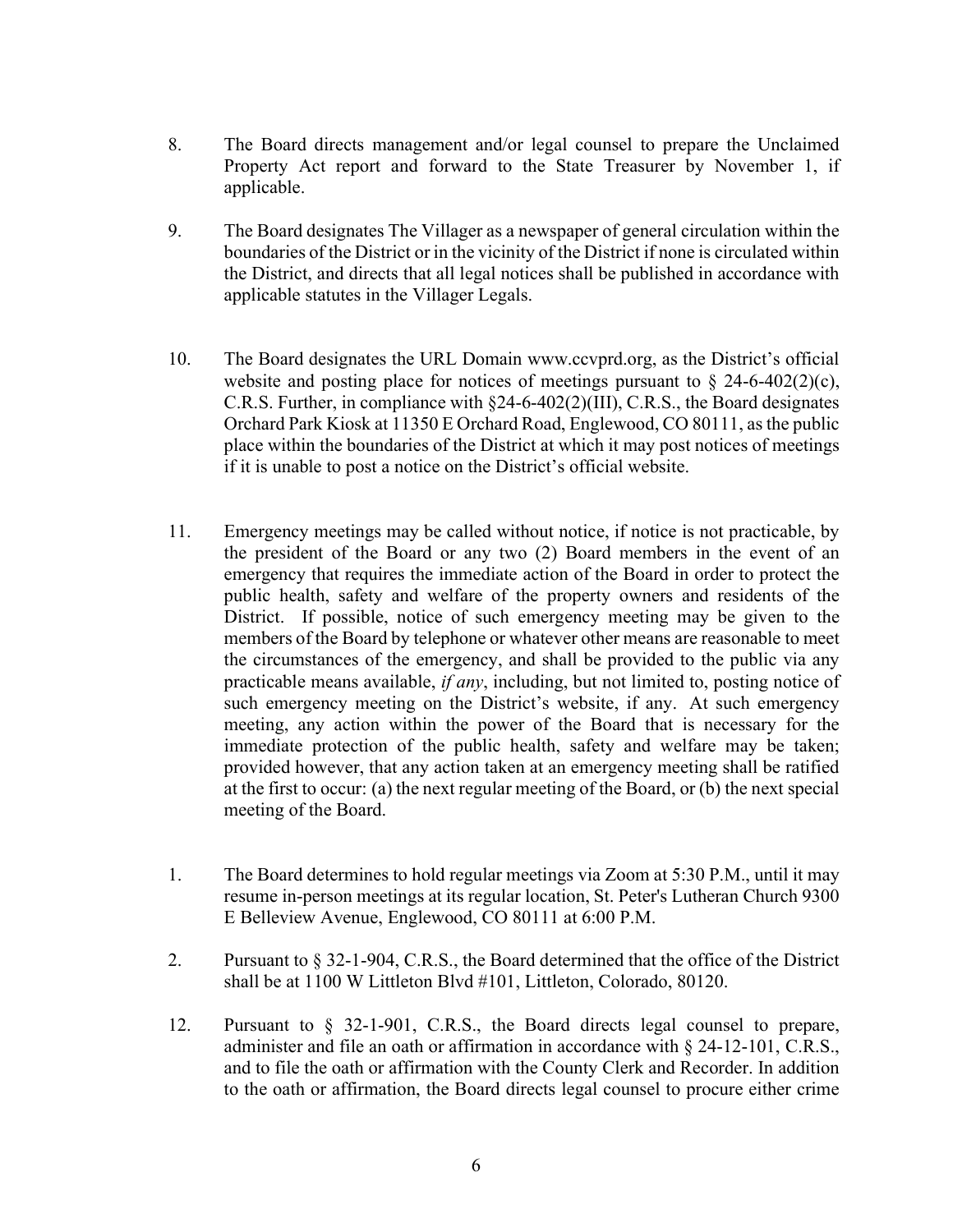insurance in accordance with  $\S$  24-14-102(2), C.R.S. or a surety bond for each Director as required by § 32-1-901, C.R.S. in the total amount of \$10,000, and to file copies of the oath or affirmation and the crime insurance or surety bond with the Clerk of the Court and the Division.

13. The Board hereby elects the following officers for the District:

| President/Chairman:         | Stephanie Kamlet        |
|-----------------------------|-------------------------|
| Vice President:             | Dan Marks               |
| Treasurer:                  | Jane Reick              |
| Secretary:                  | David Mohrhaus          |
| <b>Assistant Secretary:</b> | Howard Buchalter Gehris |

- 14. The Board directs that each director may receive compensation for services as Directors in accordance with  $\S$ § 32-1-902(3)(a)(I) & (II), C.R.S.
- 15. The Board has determined that legal counsel will file conflict-of-interest disclosures provided by Directors with the Secretary of State seventy-two (72) hours prior to each meeting of the Board. In addition, written disclosures provided by Directors required to be filed with the governing body in accordance with § 18- 8-308, C.R.S. shall be deemed filed with the Directors of the District when filed with the Secretary of State.
- 16. The Board authorizes the use of electronic records and electronic signatures in 2021 and ratifies their use of electronic records and signatures in 2020. Use of electronic records and electronic signatures will be performed and governed in accordance with the Uniform Electronic Transactions Act, §§ 24-71.3-101 et seq., C.R.S.
- 17. The Board hereby finds it to be in the best interests of the District to ratify and approve all actions taken by the Board or taken at the direction of the Board as provided herein. The Board hereby ratifies and approves all actions taken by the Board or taken at the direction of the Board from January 1, 2020 to the date hereof, including but not limited to the following actions: (i) full and timely notice of public meetings posted in accordance with  $\S$  24-402(C)(I), C.R.S.; (ii) special meetings of the Board held via video or phone conference in accordance with the Colorado Open Meeting Law, § 24-6-402, C.R.S.; and (iii) use of electronic records or signatures in accordance with the Uniform Electronic Transactions Act, §§ 24-71.3- 101 et seq., C.R.S.
- 18. The Board directs legal counsel to issue notice of indebtedness to the Board of County Commissioners or to the governing body of the municipality that has adopted a resolution of approval of the District, as applicable, and to record such notice with the County Clerk and Recorder in each county in which the District is located within thirty (30) days of incurring or authorizing any indebtedness in accordance with §§ 32-1-1604 & 32-1-1101.5(1), C.R.S. The Board also directs legal counsel to certify the results of any ballot issue election to incur general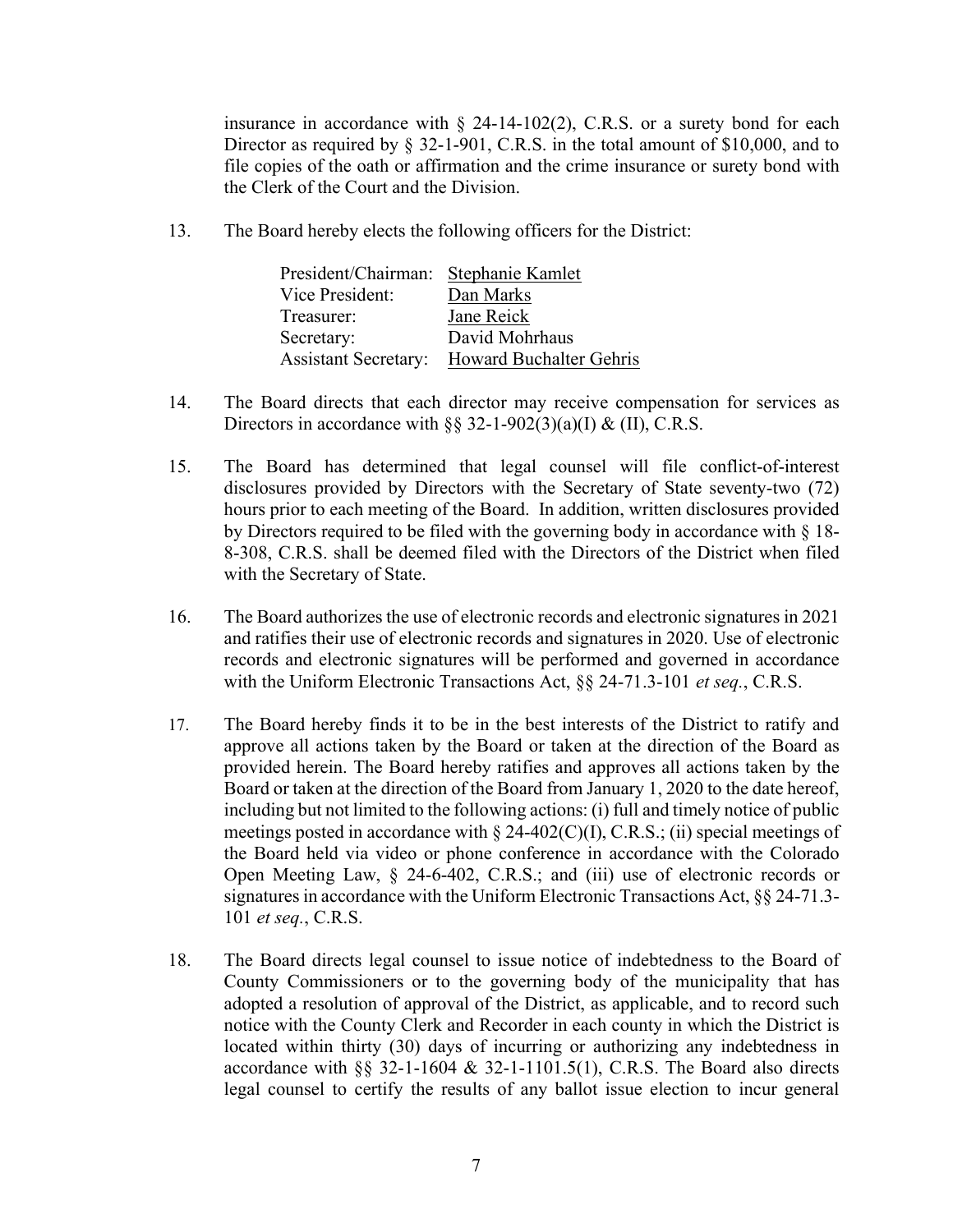obligation indebtedness to the Board of County Commissioners of each county in which the District is located, to the governing body of a municipality that has adopted a resolution of approval of the District, as applicable, and the Division of Securities within forty-five (45) days after such election, or at least thirty (30) days before the District's issuance of any general obligation debt if not previously certified, in accordance with § 32-1-1101.5(1), C.R.S.

- 19. The Board directs legal counsel to prepare and file, if requested, the quinquennial finding of reasonable diligence with the Board of County Commissioners or to the governing body of a municipality that has adopted a resolution of approval of the District, as applicable, in accordance with  $\S$  32-1-1101.5(1.5) & (2), C.R.S.
- 20. The Board directs legal counsel to prepare and file, if requested, the special district annual report with the Board of County Commissioners, any municipality in which the District is wholly or partially located, the Division, the State Auditor, and County Clerk and Recorder in accordance with  $\S 32$ -1-207(3)(c) & (d), C.R.S.
- 21. The District is currently a member of the Special District Association ("SDA"), and insured through the Colorado Special Districts Property and Liability Pool. The Board directs the District's accountant to pay the annual SDA membership dues and insurance premiums in a timely manner. The Board will review all insurance policies and coverage in effect to determine appropriate insurance coverage is maintained, at least biannually.
- 22. The Board directs the custodian of all electronic recordings of executive sessions to retain all electronic recordings of executive sessions for purposes of the Colorado Open Meetings Law for ninety (90) days after the date of the executive session. The Board further directs the custodian to systematically delete all recordings of executive sessions made for purposes of the Colorado Open Meetings Law at its earliest convenience after the ninetieth  $(90<sup>th</sup>)$  day after the date of the executive session.
- 23. The Board hereby designates the District's manager as its official custodian over public deposits in accordance with §§ 11-10.5-101 et seq., C.R.S.
- 24. The Board hereby designates district manager as the Official Custodian of the District's public records, as such term is used in the Colorado Open Records Act.
- 25. The Board directs legal counsel to prepare the special district public disclosure statement in accordance with § 32-1-104.8, C.R.S. and record the statement with the County Clerk and Recorder at any such time as a decree or order of inclusion of real property into the District's boundaries is recorded.
- 26. Sarah Shepherd, of Circuit Rider of Colorado (district's manager) is hereby appointed as the "Designated Election Official" of the Board for any elections to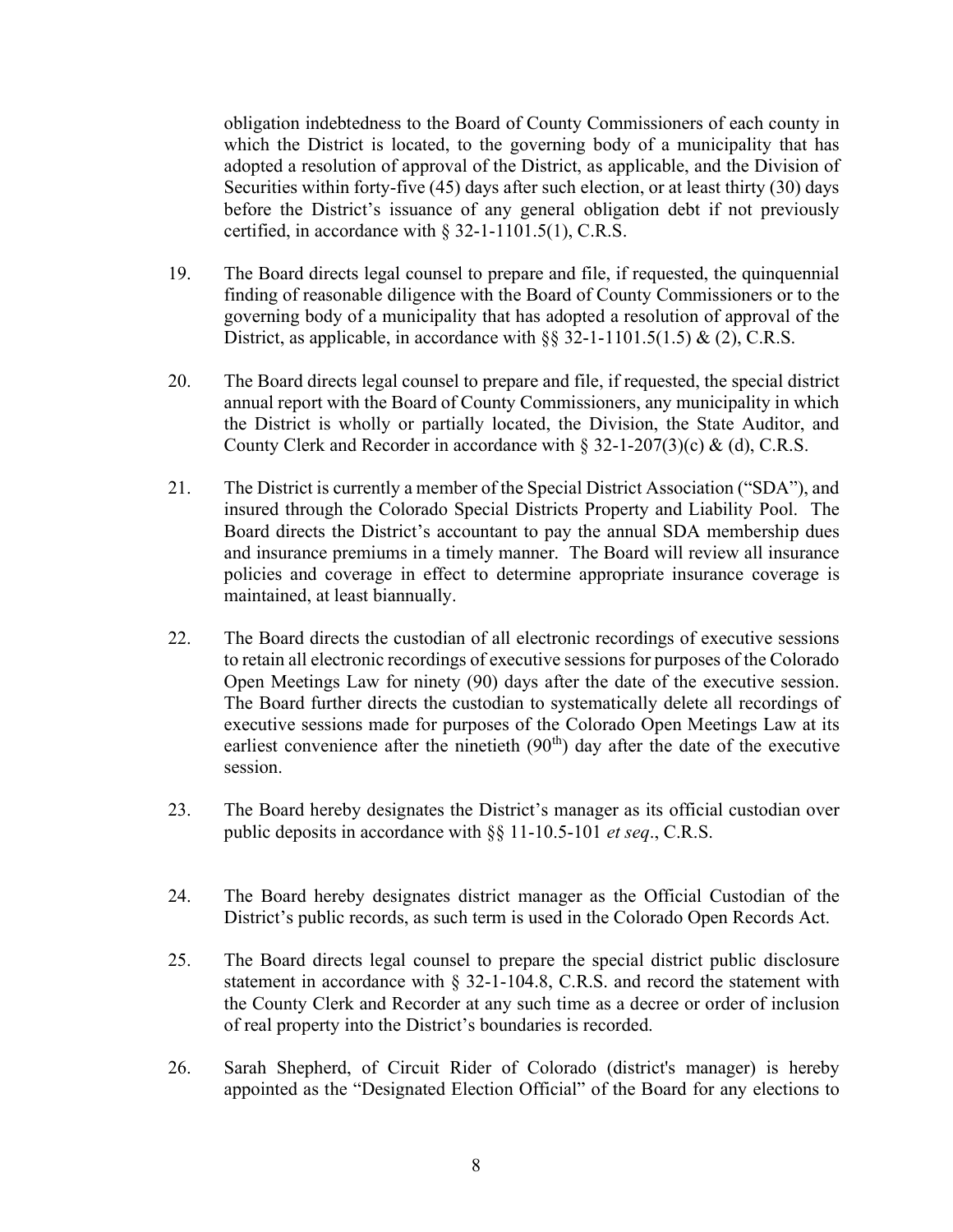be held during 2021 and any subsequent year unless another Designated Election Official is appointed by resolution. The Board hereby grants all powers and authority for the proper conduct of the election to the Designated Election Official, including, but not limited to, appointing election judges, appointing a canvass board, cancelling the election, if applicable, and certifying election results.

## [The remainder of this page is intentionally left blank.]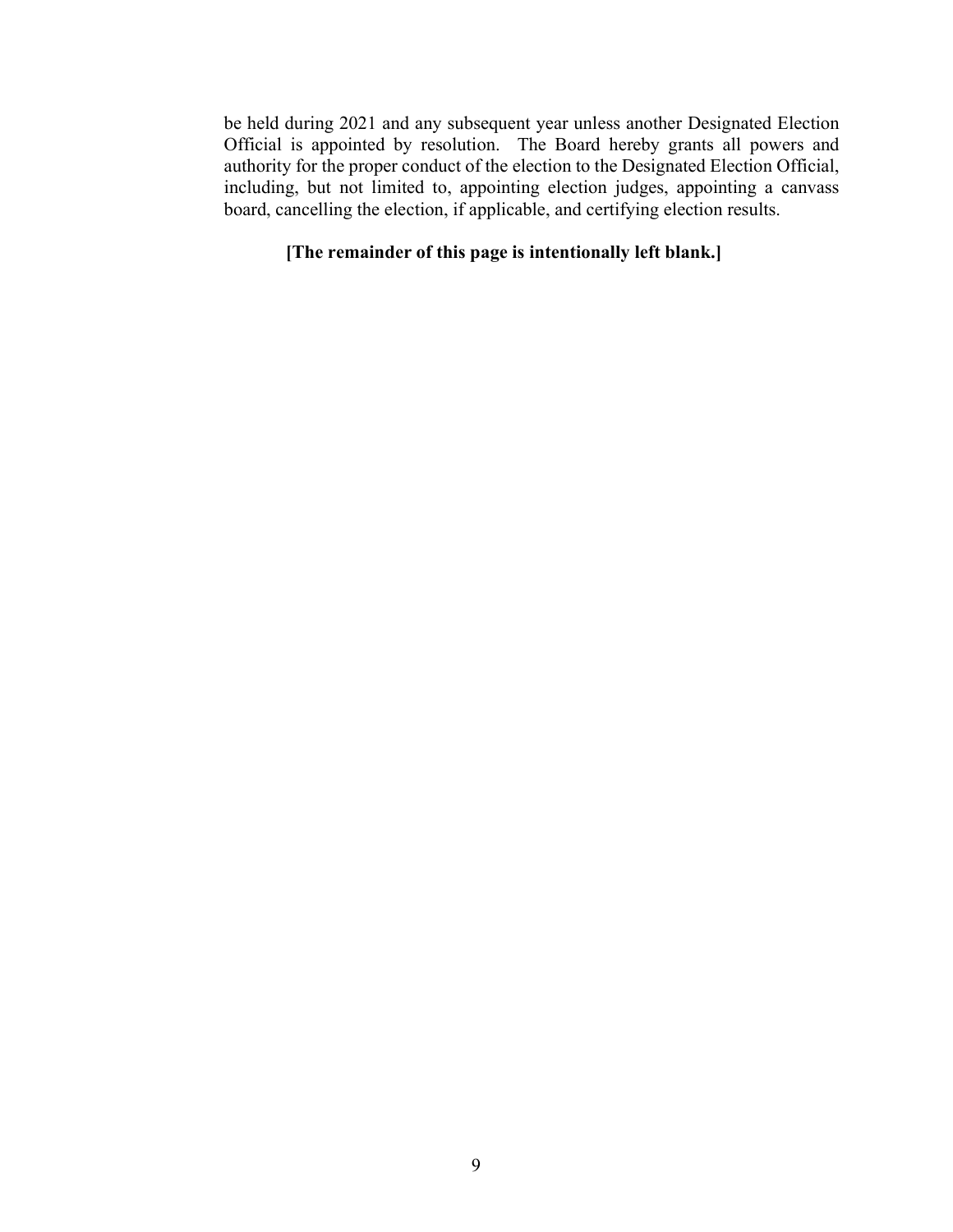Whereupon a motion was made and seconded, and upon a majority vote this Annual Resolution was approved by the Board.

ADOPTED AND APPROVED THIS 19th DAY OF November 2020.

CHERRY CREEK VISTA PARK AND RECREATION **DISTRICT** 

Stephanie Kambet

ATTEST:

rahuhans

David Mohrhaus, Secretary